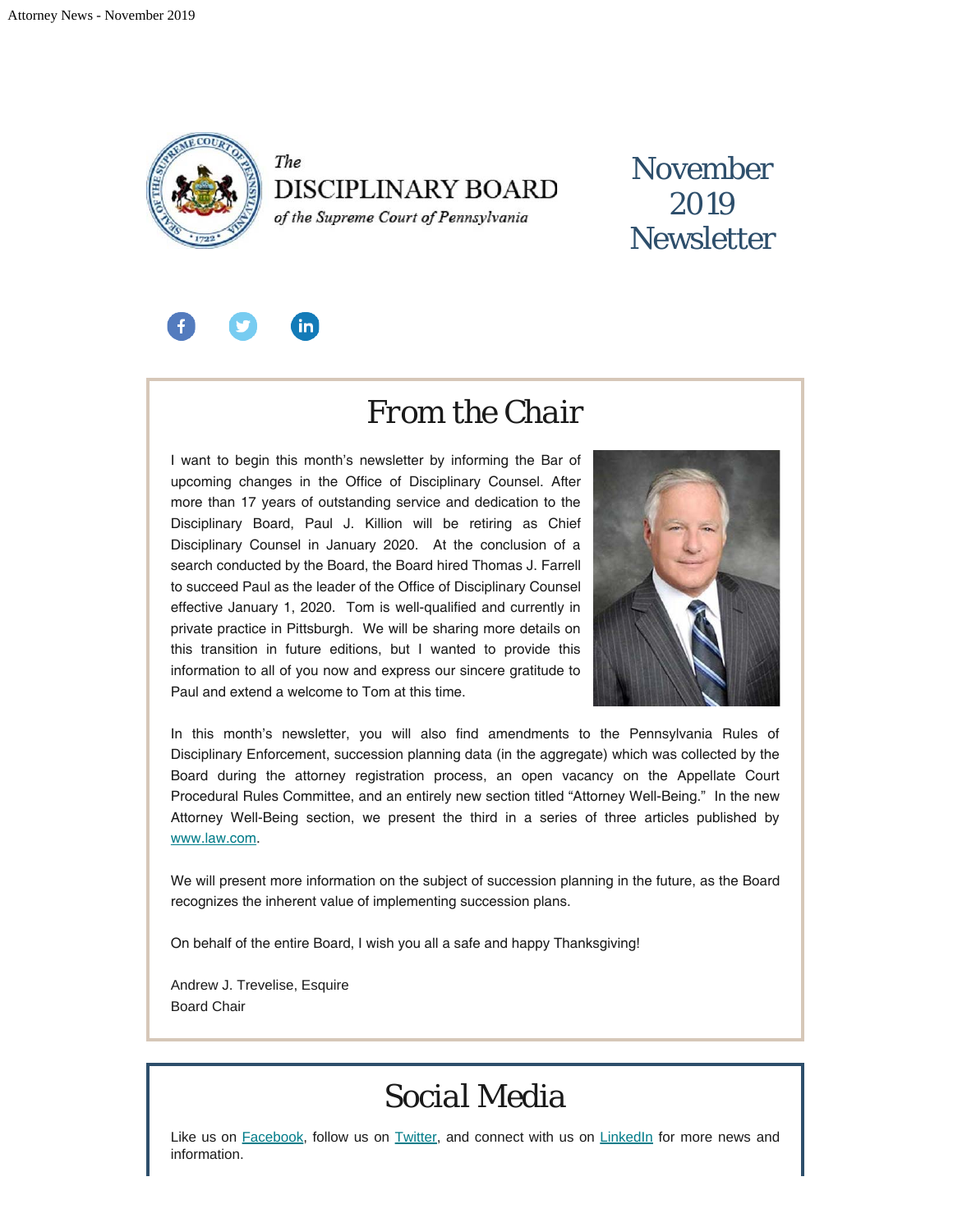

# *Rule Changes*

### **New Rules Address Special Admissions, Legal Interns, and Lawyer Assessment**

Three new rule amendments affect diverse subjects such as limited admissions and legal interns, as well as the universal concern with annual lawyer assessment fees.

On October 2, 2019, in a rule change published at  $49$  Pa.B. 6063 (10/19/19), the Supreme Court of Pennsylvania adopted a series of amendments to incorporate special admissions such as military spouses, in-house counsel, and participants in defender or legal services programs into various Rule of Disciplinary Enforcement.

[Pa.R.D.E. 102, Definitions,](https://www.padisciplinaryboard.org/for-attorneys/rules/rule/5/the-pennsylvania-rules-of-disciplinary-enforcement#rule-14) is amended to add definitions of "Attorney participant in defender or legal services programs," authorized in [Pa. Bar Admission Rule 311](http://www.pabarexam.org/bar_admission_rules/311.htm), "Attorney spouse of an active-duty service member," [Pa. Bar Admission Rule 304,](http://www.pabarexam.org/bar_admission_rules/304.htm) and "Limited In-House Corporate Counsel," [Pa. Bar Admission Rule 302](http://www.pabarexam.org/bar_admission_rules/302.htm).

The official note to [Pa.R.D.E. 201, Jurisdiction](https://www.padisciplinaryboard.org/for-attorneys/rules/rule/5/the-pennsylvania-rules-of-disciplinary-enforcement#rule-17), is amended to state that the jurisdiction of the Supreme Court and the Board extends to attorneys admitted under these types of limited admission.

[Pa.R.D.E. 217\(h\)](https://www.padisciplinaryboard.org/for-attorneys/rules/rule/5/#p-rule-304), Formerly admitted attorneys, provides that attorneys with limited admission in these three categories who are disbarred or suspended for more than one year must surrender their limited certificates of authority on the same basis as attorneys of other classes of admission.

[Pa.R.D.E. 219\(d\)](https://www.padisciplinaryboard.org/for-attorneys/rules/rule/5/#p-rule-377), Annual registration of attorneys, is amended to require that lawyers granted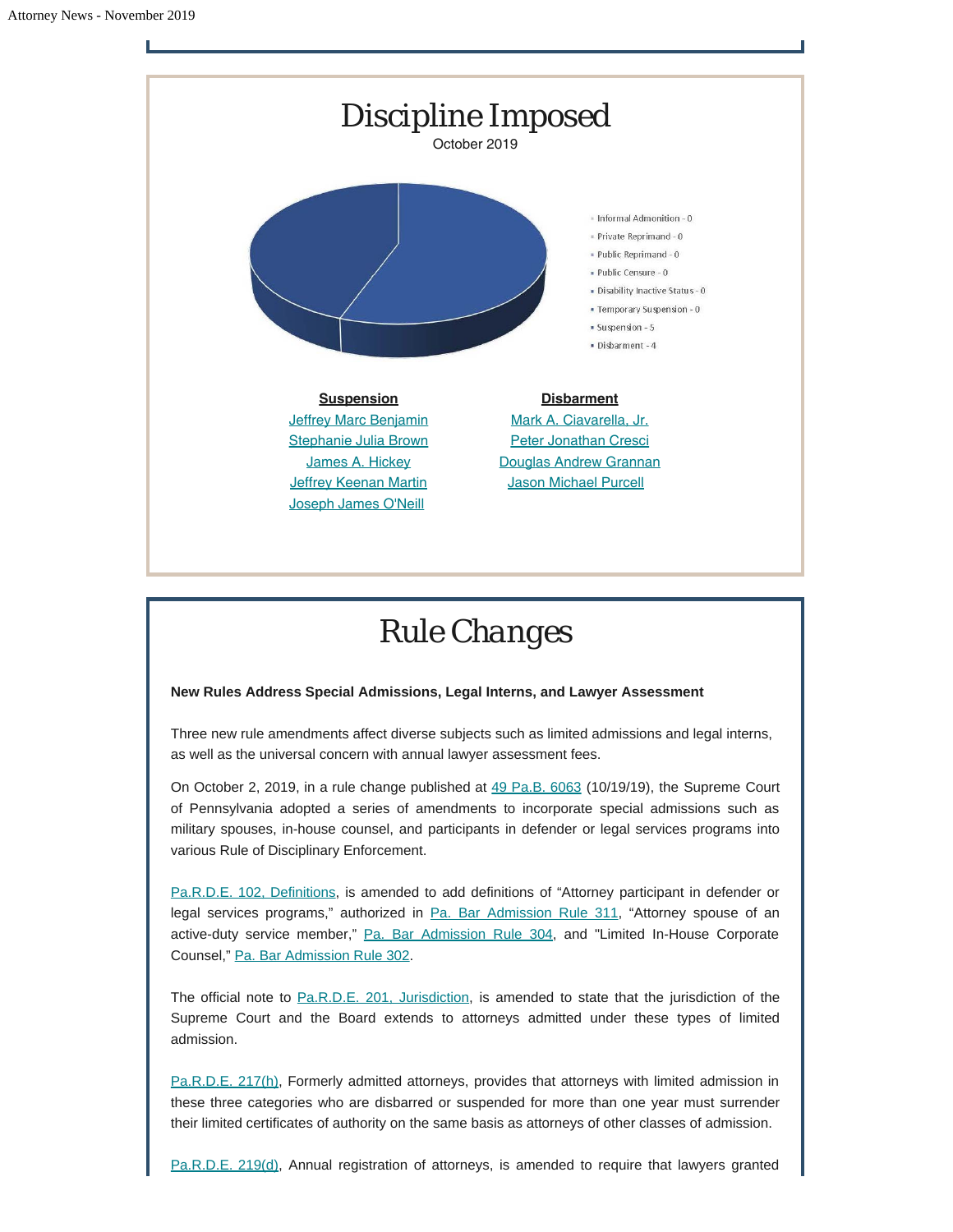limited admission as an attorney spouse of an active-duty service member must file an annual registration form and state certain information, which is already required for other types of admission.

In a proposed rulemaking published at [49 Pa.B. 5700](https://www.pabulletin.com/secure/data/vol49/49-40/1467.html) (10/5/19), the Pennsylvania Board of Law Examiners has proposed a series of amendments to [Pa. Bar Admission Rule 322,](http://www.pacodeandbulletin.gov/Display/pacode?file=/secure/pacode/data/204/chapter71/s322.html&d=reduce) Authorized activities of certified legal interns. The amendments would allow certified legal interns to appear before appellate courts and participate in oral argument, and impose duties on supervising counsel to assure that the certified legal intern is fully prepared and appropriately supervised, and to be present during any appearance the certified legal intern makes before any tribunal.

Comments on the proposed rule may be submitted through November 5, 2019, addressed to the Counsel to the Board, Pennsylvania Board of Law Examiners, Pennsylvania Judicial Center, 601 Commonwealth Avenue, Suite 3600, P.O. Box 62535, Harrisburg, PA 17106-2535.

On October 16, 2019, in an order published at [49 Pa.B. 6522](https://www.pabulletin.com/secure/data/vol49/49-44/1624.html) (11/2/19), the Supreme Court of Pennsylvania entered an order creating a Lawyer Assessment Committee to make recommendations as to the annual attorney assessment fee. The Committee has seven ex officio members. The Court Administrator of Pennsylvania chairs the committee; the other six members are the Chairs and Vice Chairs of the Disciplinary Board, the Pennsylvania Lawyers Fund for Client Security, and the Pennsylvania Interest on Lawyer Trust Accounts Board, or their designates. The rule is effective immediately.

# *Attorney Registration*

The Disciplinary Board believes that succession planning is essential to every attorney's practice. Recognizing that the future is unpredictable, attorneys should strive to lessen the impact of unexpected interruption in their relationships with clients by taking protective measures. During the annual registration process, the Disciplinary Board surveyed Pennsylvania attorneys regarding their plans to protect client interests in the event of the attorney's death or disability. The question was designed for informational purposes only as failure to have a designated successor is NOT a violation of the Rules of Professional Conduct or the Pennsylvania Rules of Disciplinary Enforcement. [Read More](https://www.padisciplinaryboard.org/news-media/news-article/1161/disciplinary-board-releases-succession-planning-data) . . .

## *Vacancies*

The Supreme Court of Pennsylvania is aided by select boards, committees, commissions and councils consisting of more than 180 appointed volunteers - most, but not all, are lawyers and judges.

The panels have a wide range of responsibilities and functions. Some make recommendations to the Court for amendments, revisions or simplification of court procedural rules. Others regulate the practice of law, oversee continuing legal education for lawyers and administer funds to assist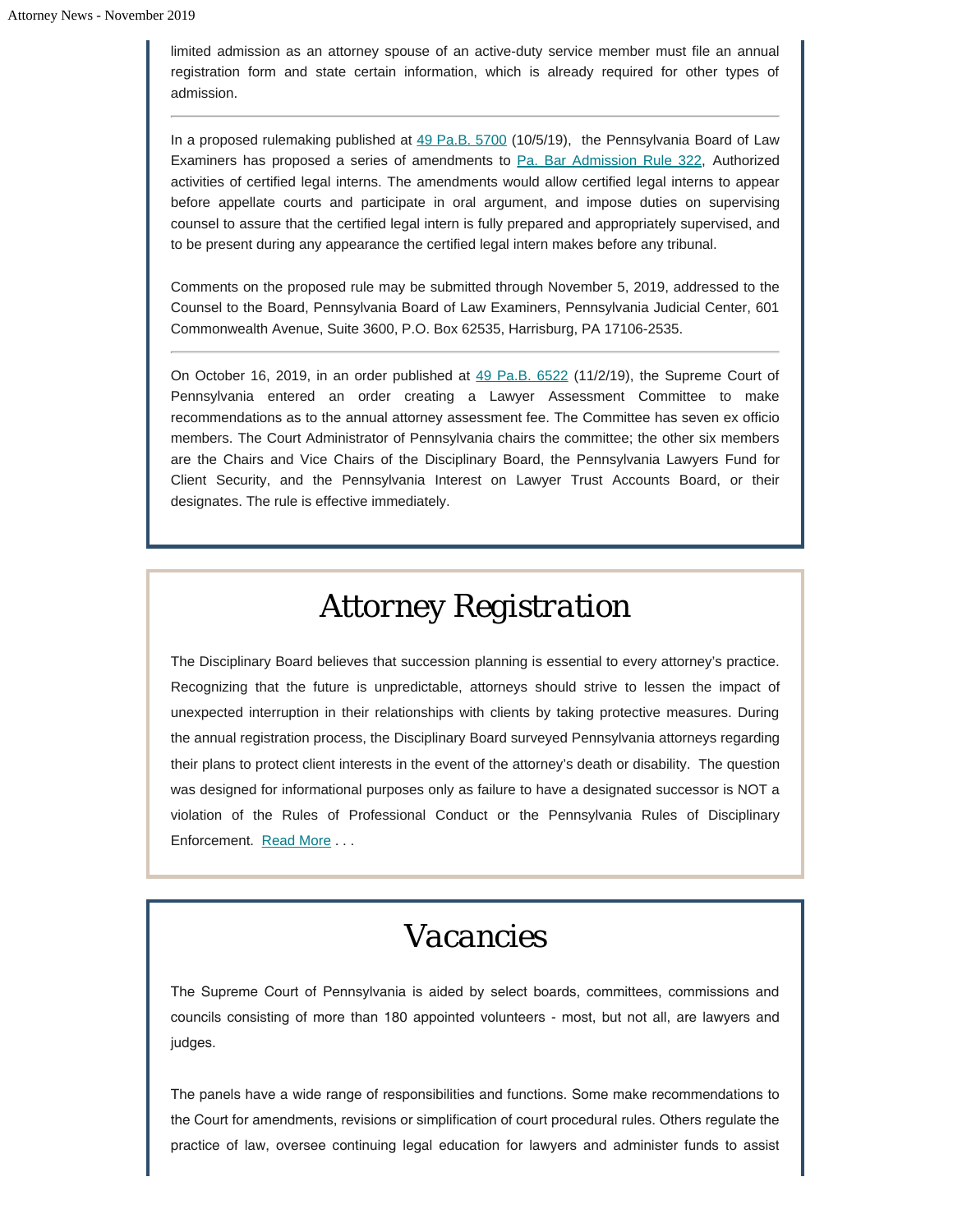individuals unable to pay for legal services. Still others advise on keeping the courts free of bias and discrimination and on long-range planning.

There is currently one vacancy on this panel:

**Appellate Court Procedural Rules Committee** - Applicants should be knowledgeable about the Pennsylvania Rules of Appellate Procedure and experienced in state appellate practice in Pennsylvania.

For application information, click [here](https://padisciplinaryboard.us17.list-manage.com/track/click?u=ee049de6282508bdb18171697&id=b9c12e055b&e=4ff025a853). Applications are due November 30, 2019.

## *Articles of Interest*

#### **Harrisburg Lawyer Receives State Prison Time for Stealing, Vandalizing Law Firm**

A disbarred former lawyer has been sentenced to 1½ to 3 years in state prison for stealing from and vandalizing her former Harrisburg law firm. Judge William Tully of the Dauphin County Court of Common Pleas [sentenced Nichole Collins](https://www.pennlive.com/news/2019/10/disbarred-attorney-gets-state-prison-for-stealing-from-vandalizing-her-former-east-shore-law-firm.html) to the jail term, followed by five years of probation and payment of \$160,000 restitution to the law firm of Shaffer & Engle. After being fired from the firm, Collins entered the firm office, stole a check, and poured what she said was Gatorade over the firm's computers. She blamed her misconduct on financial and marital problems, a gambling addiction, and a prescription drug reaction, but Judge Tully questioned her honesty and remorse, and increased her sentence based on her statements at the sentencing hearing.

Collins was [disbarred by consent](http://www.pacourts.us/assets/opinions/DisciplinaryBoard/out/207DB2017-Collins.pdf) on March 12, 2018.

In a similar story, a St. Louis lawyer was [jailed for contempt and ordered to pay \\$775,000](http://www.abajournal.com/news/article/lawyer-ordered-to-pay-775k-to-former-law-firm-for-failing-to-return-electronic-files) to her former law firm after stealing 22,000 electronic files from the firm. Chelsea Merta admitted she took the files, many involving cases on which she was not involved, a week before her resignation from the firm. The award included the cost of the firm's forensic investigation and its legal fees. Merta filed for bankruptcy and sought to transfer the case to the bankruptcy court, but that effort failed when she admitted she had not defaulted on any debts and the desire to avoid the judgment was the sole reason for her bankruptcy filing.

**Magisterial District Judge Disciplined for Yelling at Former Supporters Who Switched Loyalty**

A magisterial district judge in Montgomery County has been reprimanded and placed on probation by the Pennsylvania Court of Judicial Discipline for loudly and publicly berating former supporters who had changed their support to his political opponents. The Court found that on three occasions, [Judge William I. Maruszczak,](http://www.pacourts.us/assets/files/setting-6105/file-8022.pdf?cb=dcda07) of King of Prussia, had [verbally abused former](https://www.timesherald.com/news/district-judge-in-montco-reprimanded-by-judicial-conduct-board/article_e2600862-eb80-11e9-b069-6748b4f157a1.html) [supporters and friends for their change in loyalties](https://www.timesherald.com/news/district-judge-in-montco-reprimanded-by-judicial-conduct-board/article_e2600862-eb80-11e9-b069-6748b4f157a1.html). These incidents occurred outside the courtroom, in polling places and on voice mail.

One of the conditions of probation requires that Maruszczak submit to a comprehensive psychological assessment by a licensed psychologist designed to assess impulse control and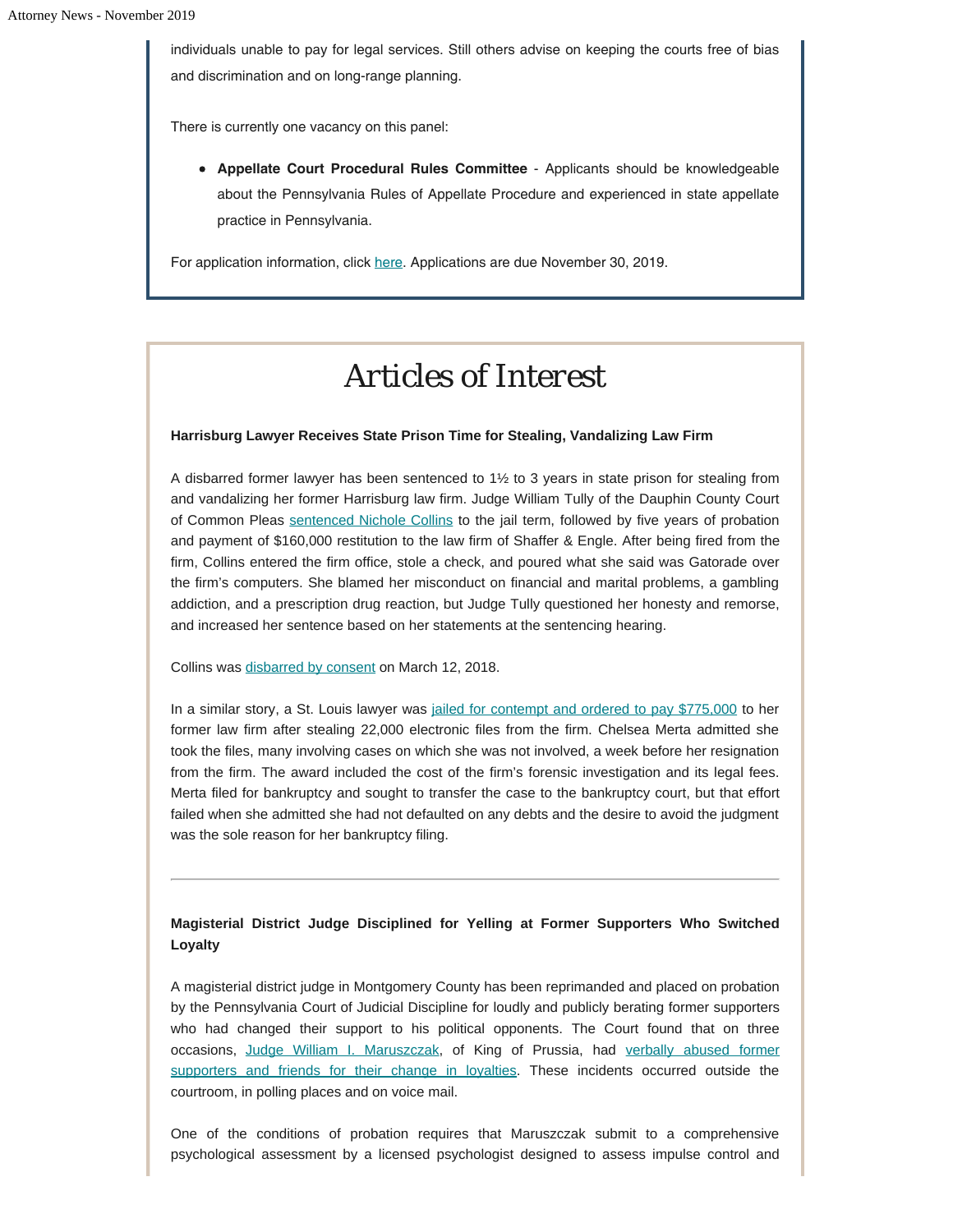anger related issues, including treatment recommendations if any.

#### **Sexy Talk with Client Not Sex, But Still Unethical**

A West Virginia lawyer has been suspended for exchanging sexually suggestive messages with a client, even though the exchange did not lead to physical sexual activity.

[Travis C. Sayre](http://www.courtswv.gov/supreme-court/docs/fall2019/18-0617.pdf) was charged, among other issues, with violating Rule 1.8(j) of the West Virginia Rules of Professional Conduct, which, like Pennsylvania's corresponding rule, prohibits a lawyer from having sexual contact with a current client. After a probation officer discovered on his client's phone sexually suggestive messages from Sayre, he admitted that he had exchanged several messages with the client containing sexual content and exploring the possibility of a sexual relationship. However, that in-person contact never took place.

The West Virginia Court of Appeals found that Sayre did not violate Rule 1.8(j), due to lack of consummation of the suggested relationship. However, the Court found that his sexual banter with the client did violate [Rule 8.4\(a\) and \(d\)](http://www.courtswv.gov/legal-community/court-rules/professional-conduct/rule8.html#rule8.4), conduct prejudicial to the administration of justice. This was one of several violations that led to a 120-day suspension.

#### **Sliding Door Scandal: Maryland Attorney Suspended for Public Nudity**

If you think what happens at the beach stays at the beach, think again.

A former Maryland prosecutor has resigned from his office and received a 60-day suspension after having sex and dancing nude in the sliding glass door of his tenth-story hotel room at Ocean City, Maryland. In June of 2017, **[Ellis Rollins](https://www.courts.state.md.us/data/opinions/coa/2019/13a19ag.pdf)**, who at the time was the state attorney for Cecil County, Maryland, was attending the summer conference of the Maryland State's Attorneys' Association. He and his wife thought no one could see their display of public nudity, but they were wrong. Four Pennsylvania women saw him from a neighboring condo (and reported that he appeared every time they stood on their balconies). Rollins was charged with two counts each of indecent exposure and disorderly conduct and convicted on two counts. The Maryland Court of Appeals found that his conduct violated [Rule 8.4\(d\),](https://govt.westlaw.com/mdc/Document/N37E367703C0211E69147B51246646F09?viewType=FullText&originationContext=documenttoc&transitionType=CategoryPageItem&contextData=(sc.Default)) conduct prejudicial to the administration of justice. Unlike the Pennsylvania version, a comment to the Maryland rule specifically states that sexual misconduct may violate this rule.

#### **Send Lawyers, Guns, and Money**

An Ohio lawyer has received a stayed suspension for having accepted guns in lieu of lawyer fees owed to his firm. [Keith Vanderburg](http://www.supremecourt.ohio.gov/rod/docs/pdf/0/2019/2019-Ohio-4227.pdf) was the managing attorney of a law firm that represented a firearms dealer. At one point the company owed legal fees of \$27,000 to the firm. Vanderburg arranged to receive firearms for his personal use from the company for credits against the legal fee debt. Partners in his firm knew of the arrangement but did not realize Vanderburg was not reimbursing the firm for the goods received. In all, he took possession of approximately \$28,000 worth of firearms. When another lawyer took over as managing partner and realized Vanderburg had not paid the firm back, the partners reported the matter to disciplinary counsel. Vanderburg reimbursed the firm the next day.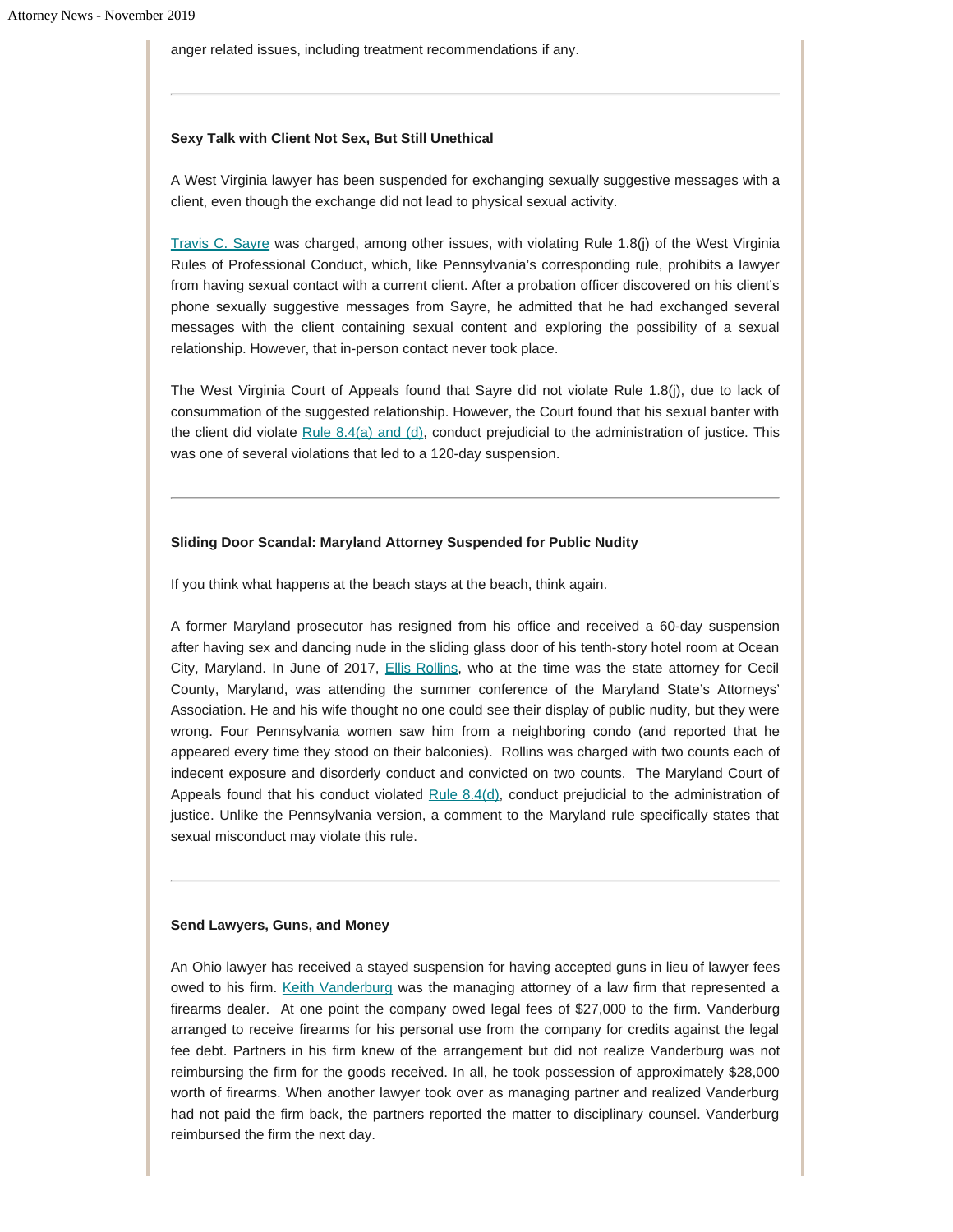The parties stipulated that Vanderburg's conduct violated Rule 8.4(c) of the Rules of Professional Conduct, prohibiting a lawyer from engaging in conduct involving dishonesty, fraud, deceit, or misrepresentation. The Supreme Court of Ohio determined that he should receive a suspension for one year, stayed on the condition that he pay the costs of investigation and not engage in any misconduct for a year.

On these facts, no one can expect us to not offer [this](https://www.youtube.com/watch?v=F2HH7J-Sx80).

# *Attorney Well-Being*

### **Does the Legal Profession Need a Culture Shift?**

Much attention has been focused on attorney wellness in recent years, such as the efforts that led to the National Lawyer Well-Being Task Force (previous story). Advice on self-care is freely available. But according to an [article in law.com](https://www.law.com/americanlawyer/2019/05/30/is-the-legal-industry-ready-for-a-culture-shift-on-mental-health/?kw=Is%20the%20Legal%20Industry%20Ready%20for%20a%20Culture%20Shift%20on%20Mental%20Health?&) [free subscription required], some experts believe it is not enough to train lawyers how to care for themselves. They assert that firms and employers may need to change the culture of the practice of law, which expects young lawyers to develop patterns of behavior that do not serve their long-term welfare.

Dan Lukasik, founder of LawyersWithDepression.com, and director of the Workplace Well-Being for the Mental Health Association in Buffalo, New York, says that senior lawyers often pass on expectations that contribute to an unhealthy environment. He notes that the message to young lawyers is often "this is a tough, stressful profession. I survived it, you should too."

Tyger Latham, a clinical psychologist in Washington, D.C., whose clients include many lawyers, notes that often the profession focuses on the problems of substance abuse, without realizing they are symptoms rather than causes of lawyer dysfunction. He argues that these problems cannot be cured simply by treating the substance abuse issues, but require change to the underlying paradigm that produces them.

Dr. Elizabeth Tillinghast, a former practicing lawyer who is now a psychiatrist in New York, said lawyers are expected to be very aggressive on behalf of the client, but you have to be completely submissive and obedient to anyone higher up in the firm. This dichotomy leads many lawyers to lose track of who they really are. She notes that lawyers can regain their sense of autonomy in a supportive work environment.

Katie Herzog, a former psychology professor who consults with law firms and other businesses on training and management, argues that law firms should be seen as "professional families," as they were before before rapid lateral movement and industrywide consolidation made firm cultures more transactional. She recommends that firms need to provide meaningful and personal training on a mandatory basis, and present it as a resource and opportunity, not as a reflection of poor performance. She adds that lawyers have to be able to express their personal concerns without worrying about the impact on their careers.

# *Around the Court*